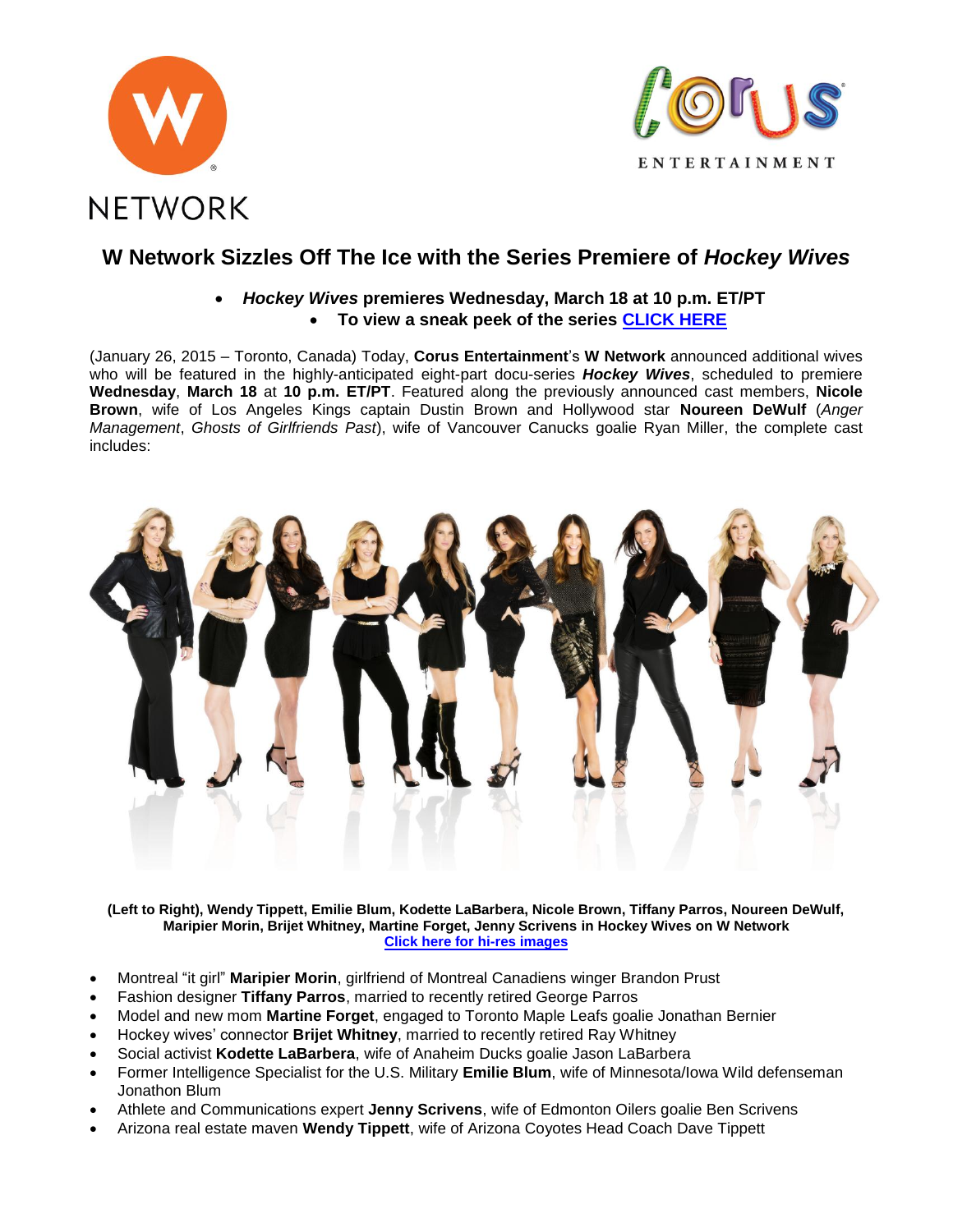"*Hockey Wives* will provide our audience with an insider's look at how exciting and glamorous the lives of these ten independent women can be," said **John MacDonald**, Vice President, Television, Head of Corus Women & Family, Corus Entertainment. "It will also show how the many challenges and crises all relationships face are amplified when lives are lived on the front page of the sports section. Through this series, W viewers and hockey fans will have an insider look at how these unique women embrace the game and navigate their relationships, careers and everyday lives."

*Hockey Wives* premieres **Wednesday**, **March 18** at **10 p.m. ET/PT** on W Network. The series delivers a rare opportunity for fans to meet ten sexy, accomplished "captains" off the ice and explores the meaning of being married to the game. With an exclusive look into the high-stakes lives of WAGs (wives and girlfriends) of the NHL®, the series reveals that it takes an incredible woman to manage fulfilling personal careers and stick handle life off of the ice with some of today's top pro athletes. There are incredible perks to being a hockey wife, but, make no mistake, balancing the pressure of trades, relentless travel, long periods of separation, injury, retirement and living for the game takes an extraordinary and self-sufficient woman. Though they are based in cities all over North America, the wives cross paths throughout the course of the regular NHL season and are deeply affected by one another. From wives who are new to the league, to those whose partners are Stanley Cup winning superstars or entering retirement, these women form a team of their own, supporting and encourage one another through personal and professional highs and lows.

Produced by **Bristow Global Media Inc.** in association with W Network, the highly-anticipated eight-part series will air on W Network. Executive Producers are Julie Bristow President & CEO Bristow Global Media and Claire Adams, Head of Content, Bristow Global Media and Megan Sanchez-Warner. John MacDonald is the Vice President of Television and Head of Women's and Family Television for Corus Entertainment.

For more information about the series, please visit [wnetwork.com/HockeyWives.](http://www.wnetwork.com/HockeyWives)

## **The Cast**



#### **Noureen DeWulf** Twitter: @noureendewulf Married to Vancouver Canucks goalie Ryan Miller

Noureen DeWulf is an American actress who stars as Lacey, a sexy therapy patient, opposite Charlie Sheen on the hit cable sitcom, *Anger Management*. Noureen was raised in Georgia and educated at Boston University. She moved to LA upon graduation and got her start in acting by starring in the Oscar-winning short film, *West Bank Story*. That role was followed by several other comedic leads, including opposite Matthew McConaughey in *Ghosts of Girlfriends Past* and opposite Jennifer Lopez in *The Back Up Plan*. She recently also appeared opposite Paul Rudd in *They Came Together* and the indie film she starred in, *Coffee Kill Boss*, opened the Austin Film Festival in 2014. Noureen was also one of the leads in the 2014 Emmy-winning web series *Burning Love*, a spoof on *The Bachelor*. She was voted onto Maxim Magazines Hot 100 list twice, in 2007 and 2014. Noureen is married to the starting goalie for the Vancouver Canucks and two time US Olympian, Ryan Miller. She currently resides in Los Angeles but is planning a move to Vancouver to be with her husband as she is expecting her first child in the spring. Noureen is close friends with Tiffany Parros.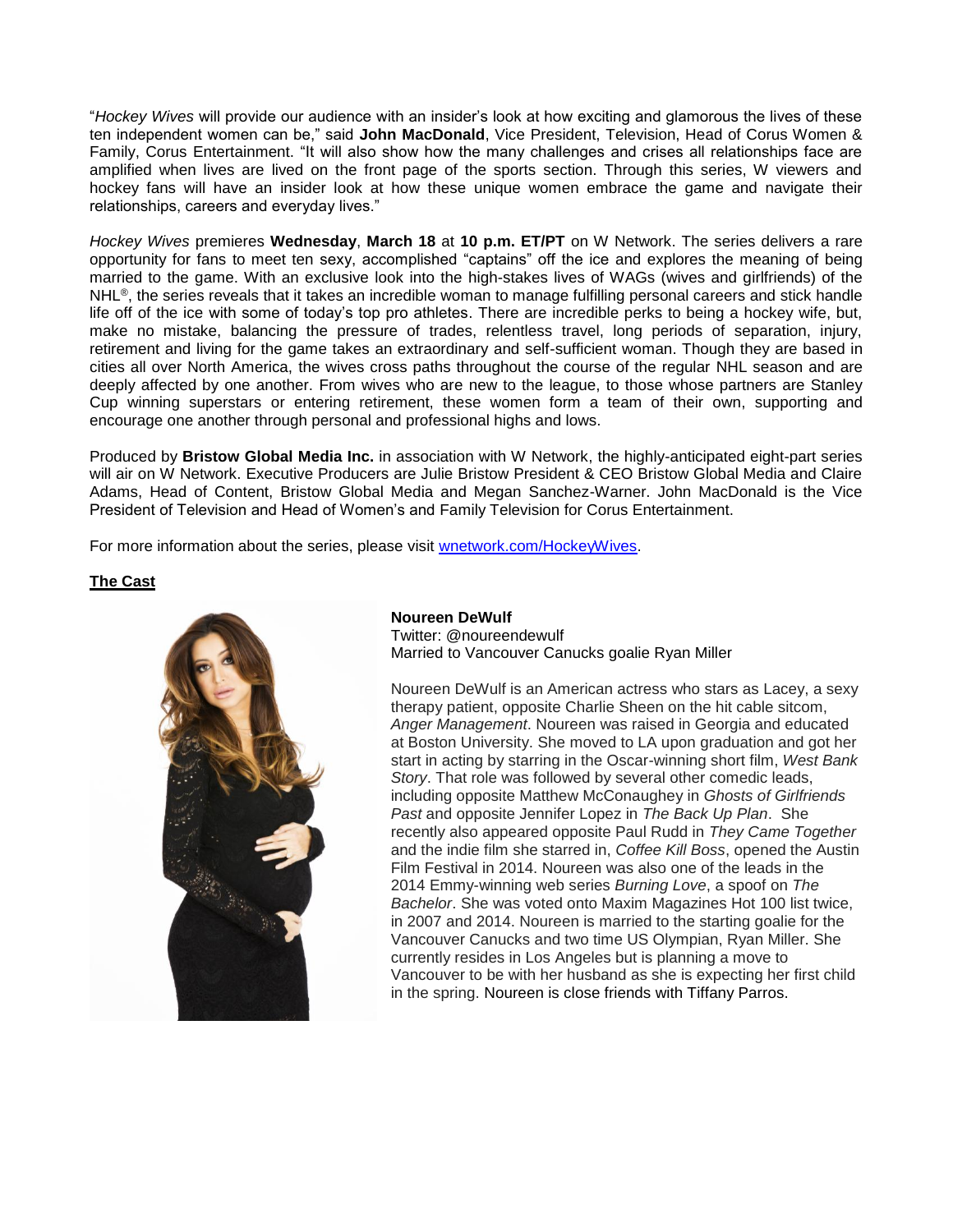## **Martine Forget**

Twitter: @martineforget22 Engaged to Toronto Maple Leafs goalie Jonathan Bernier

This French-Canadian bombshell is a lingerie model who has worked in all the fashion hot spots, from Paris to L.A., Milan to New York, since she was 17. Martine and Jonathan now call Toronto home and recently became parents, welcoming their first child Tyler in August. Adjusting to life as a new mom, Martine is balancing changes in her lifestyle, career, and new responsibilities with Jonathan's hectic schedule. Since Jonathan was traded from the Kings, Martine works to stay connected with Nicole Brown and Jenny Scrivens.





#### **Nicole Brown**

Married to LA Kings Captain Dustin Brown

Nicole is "the CEO" of the Brown family – managing the household and finances of the family, while raising three sons and one daughter, all under the age of six. Dustin and Nicole have been together since they were 15-years-old. A hockey player in her own right, Nicole is the first person Dustin calls after a game for an honest review of his performance on the ice. A true captain's wife, Nicole loves to talk hockey with her friend Jenny Scrivens. Parenting is her passion. Nicole inspires and guides new moms in the league who are struggling to balance family and their husbands' demanding schedules.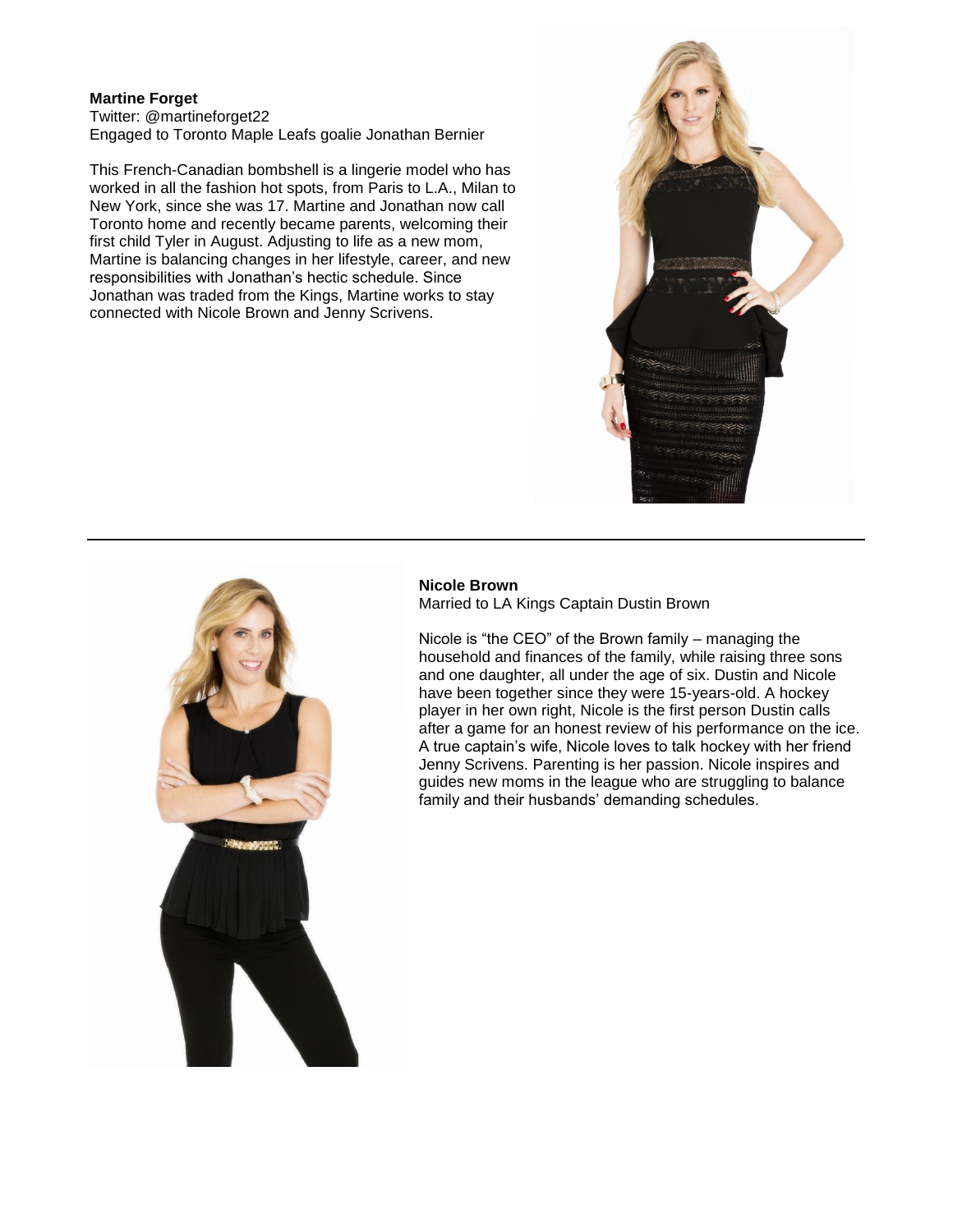#### **Maripier Morin** Twitter: @maripiermorin Dating Montreal Canadiens winger Brandon Prust

French Canadian TV star, Maripier is the epitome of the Montreal It girl. The former figure skater is building her own empire. She has graced the small screen since 2007 on a number of different shows for TVA and V. She is currently the co-host of *Ménage à trois* on V télé. Not only a benchmark of fashion in Montreal, Maripier is currently a Revlon Cover Girl, a partner with Brandon in the Montreal restaurant Laurea in Mile-End, and is a partner in the Canadian cocktail line UNIK. Maripier misses her close friend Tiffany Parros since George was traded from Montreal.





**Tiffany Parros** Twitter: @tparros Married to newly retired player George Parros

With her husband George announcing his retirement in December 2014, Tiffany is learning to balance her fashion line Plain Threads, her husband's new career status, and being mom to her twins Lola and Jagger. Her fashion line has celebrity clientele including Mariah Carey, Lindsay Lohan, Amy Smart, and close friend Noureen DeWulf.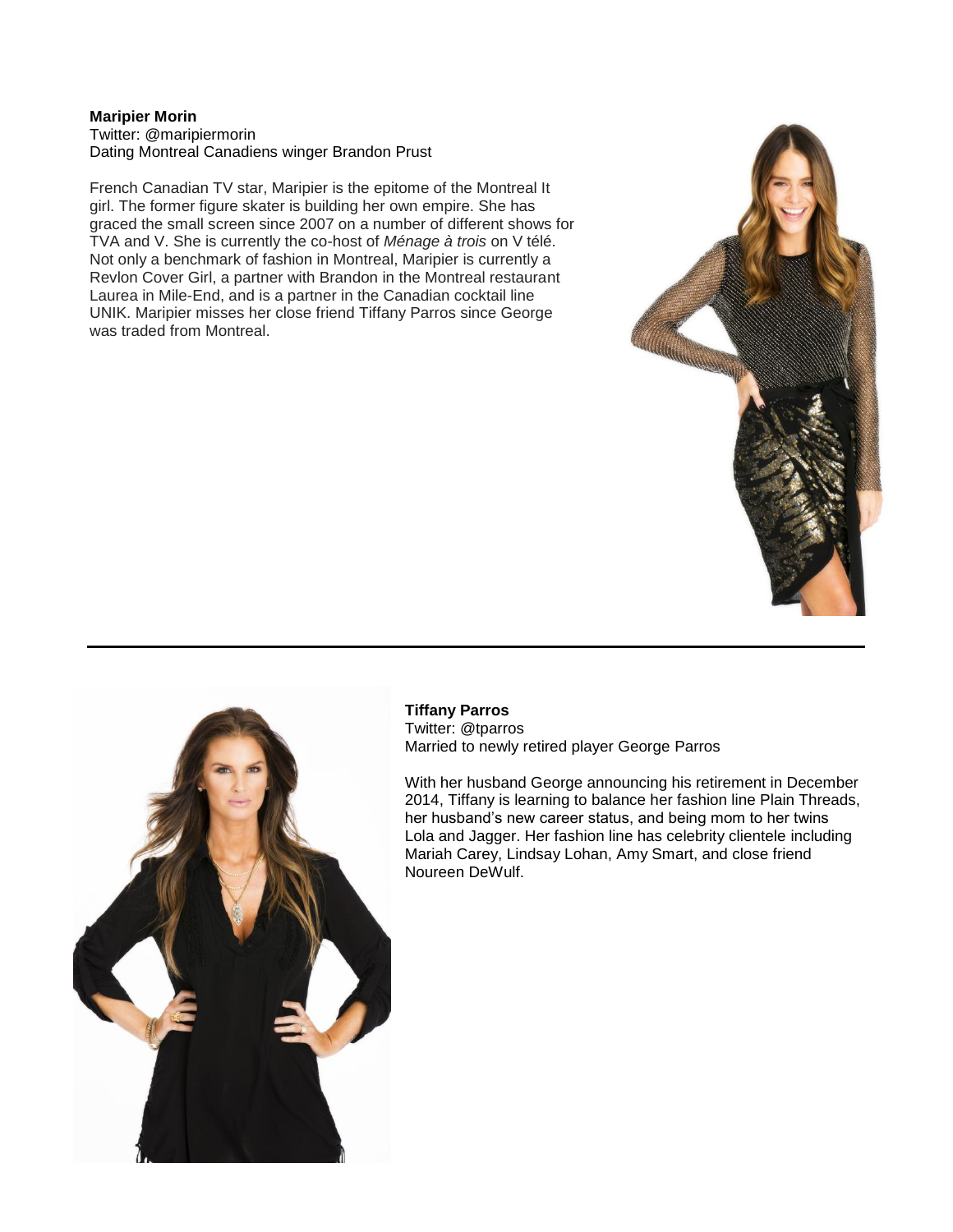## **Brijet Whitney**

Married to newly retired player Ray Whitney

Brijet has been immersed in the hockey life for many years, being married to 23-year NHL vet Ray Whitney for 15 years and together for 24 years. This choreographer and mother of three created an online hockey wives community – *Obsessions of a Hockey Wife* – a members only resource for hockey families faced with the challenges of moving to a new city. Brijet also assisted in starting the grassroots initiative Love for Lokomotiv, created in support of the families of all those affected by the plane crash carrying coaches and players of Russia's KHL Yaroslavl Lokomotiv team, in which only one survived. Brijet is the connector of the hockey wives and keeps close friendships with Wendy Tippett and Kodette LaBarbera.





**Emilie Blum** Twitter: @ebee228 Married to Minnesota/Iowa Wild defenseman Jonathon Blum

Emilie is an Intelligence Specialist for the U.S. Military, who has a passion for photography. She met her husband in Nashville while she was working for a government contractor and the couple has been inseparable since. She resides during the hockey season in Minnesota where she left the military to support her husband's hockey career and is starting a new career as a pet photographer. She is mom to her two rescue pups – Freddy & Teddy – and currently launching her website ebeesworld.com. Emilie is new to the hockey wives world and has created a close friendship with veteran hockey wife, Brijet Whitney.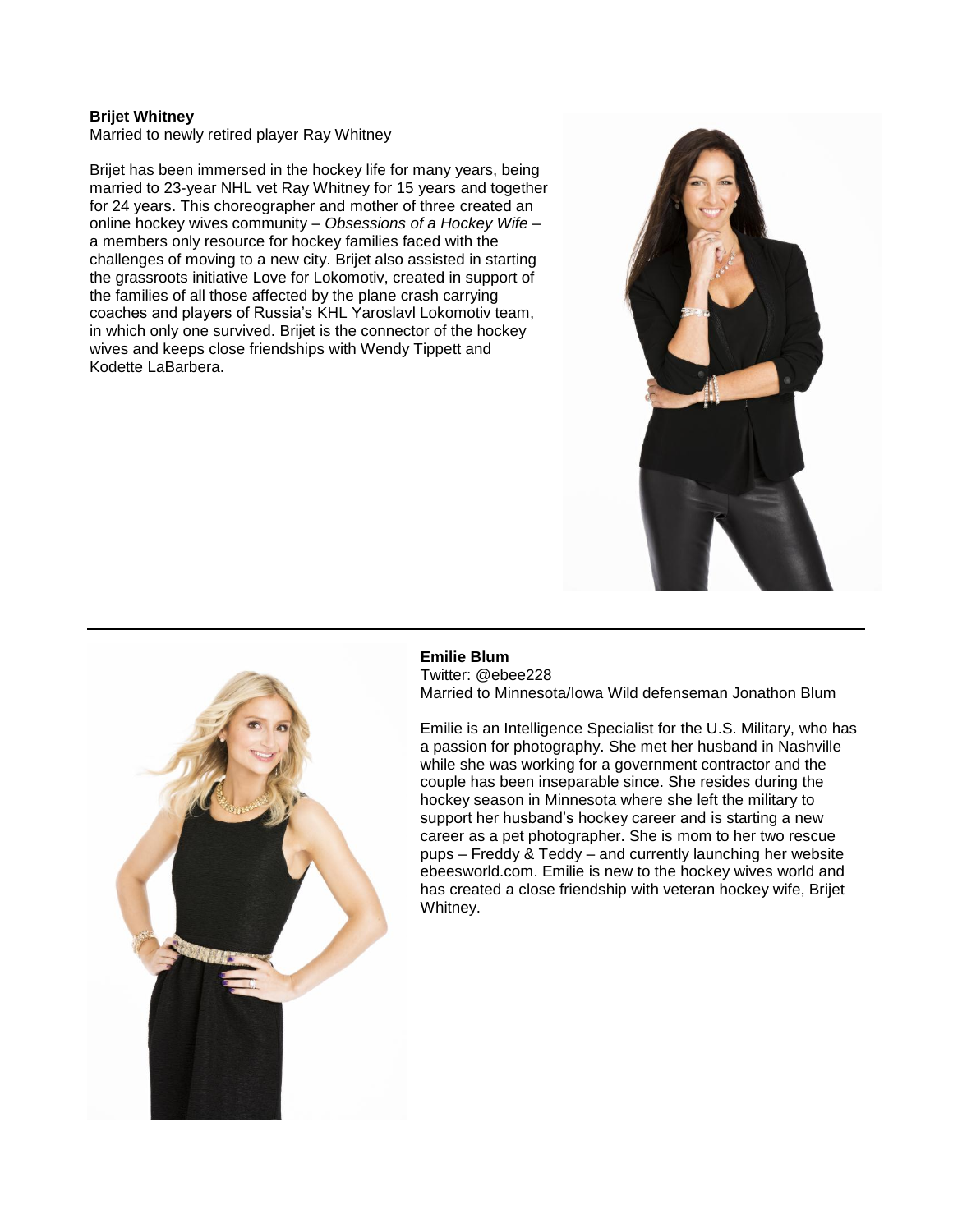#### **Kodette LaBarbera**

Married to Anaheim Ducks goalie Jason LaBarbera

Kodette and Jason are married with two sons, Ryder and Easton. Just over two years ago, they received the diagnosis that their oldest son has autism. One of Ryder's challenges is that he has trouble with change, so the couple made the difficult decision to split the family up during the hockey season to maintain stability – while Jason plays in California, Kodette stays in Calgary with the kids. Kodette devotes much of her time to autism awareness and support. She, along with Brijet, were also an integral part in starting the grassroots initiative Love for Lokomotiv, created in support of the families of all those affected by the plane crash carrying coaches and players of Russia's Kontinental Hockey League, in which only one survived. In 2013 Kodette was a recipient of Phoenix's Linking Sports Community Leadership Award for all her charitable endeavors. Kodette keeps close friendships with many of the wives, including Nicole Brown, Jenny Scrivens, Brijet Whitney and Tiffany Parros.





**Jenny Scrivens**

Twitter: @JenScrivs Married to Edmonton Oilers goalie Ben Scrivens

The southern California native met her now husband while playing hockey at Cornell University in New York. The couple lived in Toronto and Los Angeles before moving to Edmonton where Jenny is the Communications Manager at Ronald McDonald House. Jenny is adjusting to her new life with Ben's homecoming in Edmonton, but misses friends Nicole Brown, Kodette LaBarbera and Martine Forget.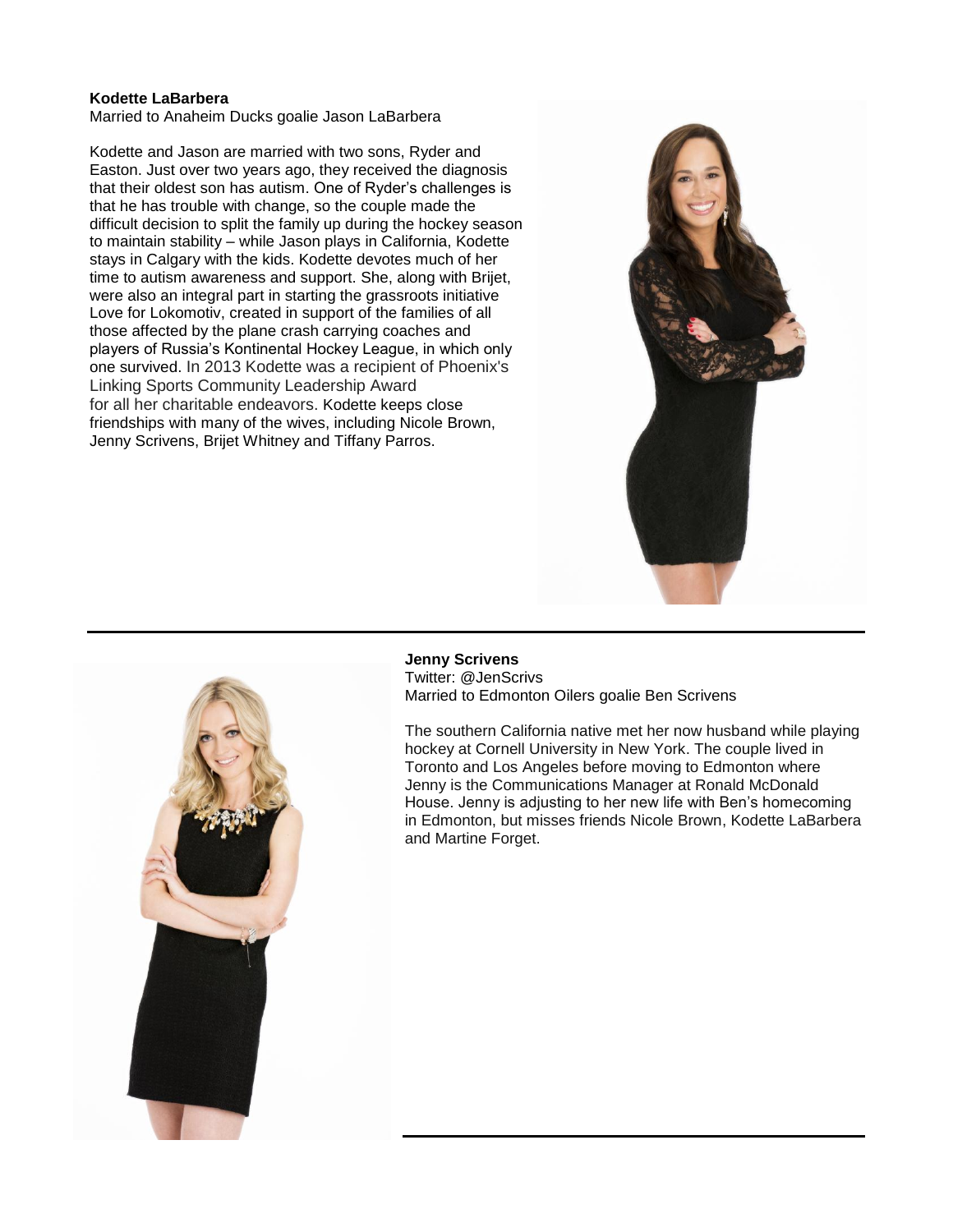## **Wendy Tippett**

Married to Arizona Coyotes Head Coach Dave Tippett

Wendy and Dave met when she was 18 and he was 20. They have been together for 33 years, married 31 years. Wendy supported her husband through his NHL career, but it wasn't until Dave retired from playing, got into coaching and their kids flew the nest that Wendy was able to pursue her passion in real estate full time. She is now a real estate maven in Scottsdale, AZ, a well-known retirement destination for former NHLers. Wendy is close friends with Brijet Whitney.



#### **About W Network**

W Network is the leading destination for Canadian women offering a range of compelling entertainment ranging from original programming to lifestyle series, blockbuster movies and popular dramas. Award-winning [WNetwork.com](http://www.wnetwork.com/) offers an appealing second-screen experience with in depth show information featuring articles, videos, photo galleries, recipes and resource guides. With its extensive research capabilities and consumer insights, W Network is recognized as a leading expert in marketing to women. W Network is owned by Canadian-based media and entertainment company Corus Entertainment. For more information, visit [WNetwork.com](http://www.wnetwork.com/) and [corusent.com.](http://www.corusent.com/)

## **About Bristow Global Media Inc. (BGM)**

Bristow Global Media Inc. (BGM) is a Toronto based content creation company, specializing in creating multiplatform content across all genres including scripted, lifestyle, reality, documentary and sports. The company was launched in 2013 by leading broadcast executive and producer Julie Bristow, whose 20 year career at the CBC included the creation of award-winning entertainment divisions, the launch of national digital media platforms and the stewardship of iconic sports brands. BGM is partnered with Jamie Oliver's Fresh One Productions in the UK for content development.

- 30 -

Share on social media with **#HockeyWives**

Follow Hockey Wives on Twitter [@HockeyWivesTV](https://twitter.com/HockeyWivesTV) , Facebook<https://www.facebook.com/hockeywivestv> and Instagram [@Hockey\\_Wives](http://instagram.com/hockey_wives)

#### Follow Corus PR on Twitter [@CorusPR](http://twitter.com/#!/CorusPR)

Subscribe to the W Network YouTube channel: [YouTube.com/user/OfficialWNetwork](http://www.youtube.com/user/OfficialWNetwork) Follow W Network on Twitter [@W\\_Network](http://twitter.com/#!/w_network) and Facebook [facebook.com/wnetwork](http://www.facebook.com/wnetwork)

For more information please contact:

**Danielle Sefton Corus Entertainment 416.479.6094 [danielle.sefton@corusent.com](mailto:danielle.sefton@corusent.com)**